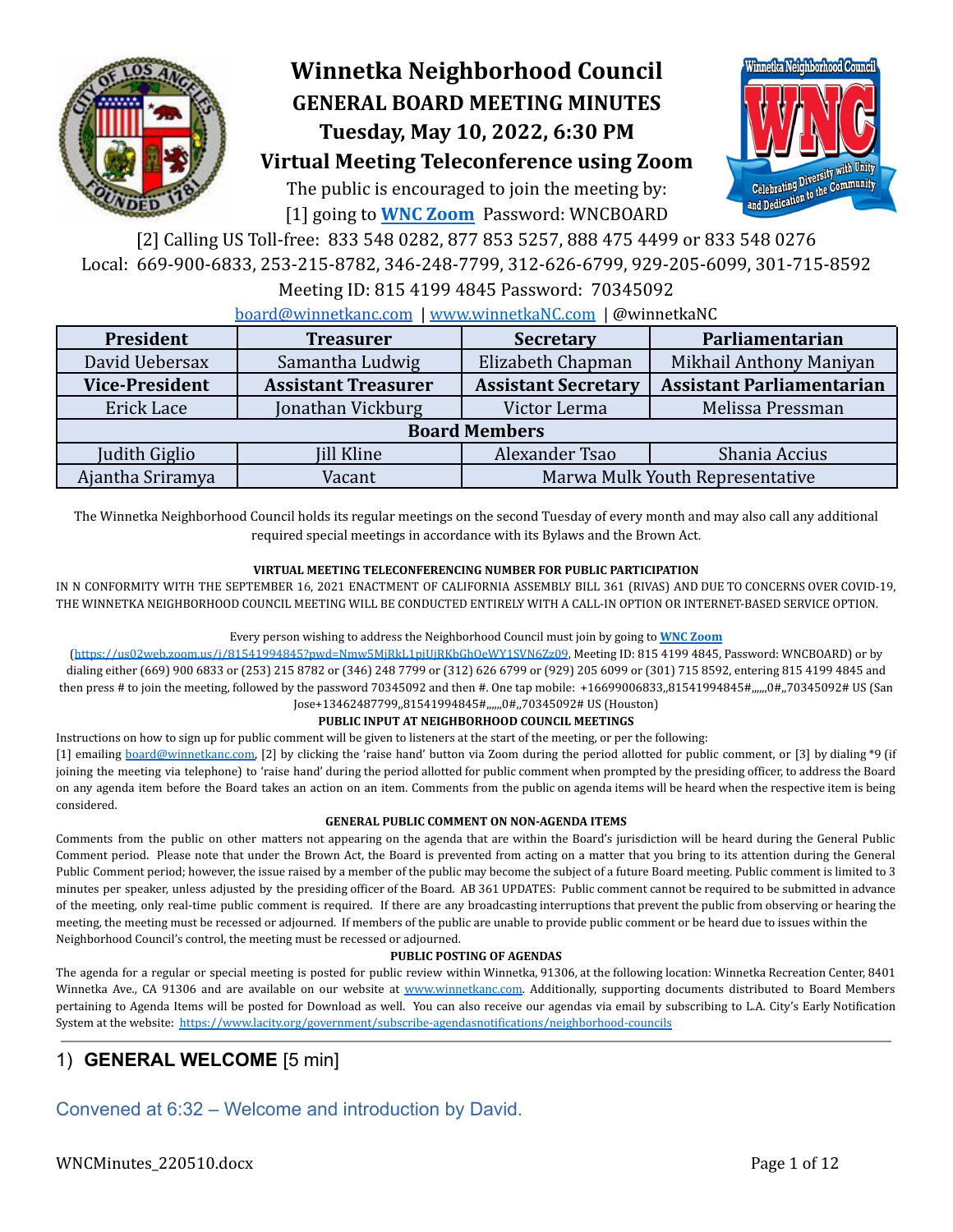**Judith Giglio** led pledge.

| <b>Board</b>                                                                                                        | <b>May</b>     | Jun | Jun | Jul            | Aug            | <b>Sep</b> | Oc             | <b>Nov</b> | <b>Dec</b> | Ja           | Feb | <b>Mar</b>     | Ap              | <b>May</b>     |
|---------------------------------------------------------------------------------------------------------------------|----------------|-----|-----|----------------|----------------|------------|----------------|------------|------------|--------------|-----|----------------|-----------------|----------------|
| <b>Member</b>                                                                                                       | 11             | 08  | 15  | 13             | 10             | 14         | t              | 09         | 14         | $\mathsf{n}$ | 8   | 8              |                 | 10             |
|                                                                                                                     |                |     |     |                |                |            | 12             |            |            | 11           |     |                | $\overline{1}2$ |                |
| Ajantha Sriramya                                                                                                    | <b>LE</b>      | E   | A   | X              | X              | E          | E              | L/LE       | A          | A            | X   | A              | A               | X              |
| <b>David Uebersax</b>                                                                                               | X              | X   | X   | X              | X              | X          | X              | X          | X          | X            | X   | X              | X               | X              |
| <b>Erick Lace</b>                                                                                                   | $\overline{A}$ | X   | X   | X              | $\overline{A}$ | X          | X              | X          | X          | X            | X   | X              | X               | $\overline{A}$ |
| <b>Judith Giglio</b>                                                                                                | X              | X   | A   | X              | X              | LE         | A              | LE         | X          | X            | LE  | X              | X               | X              |
| Samantha Ludwig                                                                                                     | X              | A   | X   | A              | X              | X          | X              | X          | X          | X            | X   | X              | X               | X              |
| <b>Jill Kline</b>                                                                                                   | X              | X   | X   | A              | X              | X          | X              | X          | X          | X            | A   | L              | E               | X              |
| <b>Marwa Mulk</b>                                                                                                   | $\overline{A}$ | X   | X   | $\overline{A}$ | $\overline{A}$ | X          | X              | A          | LE         | LE           | A   | $\overline{A}$ | A               | X              |
| <b>Alexander Tsao</b>                                                                                               | X              | X   | X   | X              | X              | X          | X              | X          | L          | X            | X   | L              | X               | X              |
| <b>Jonathan Vickburg</b>                                                                                            | X              | X   | X   | X              | X              | X          | X              | X          | X          | X            | X   | X              | X               | X              |
| <b>Shania Accius</b>                                                                                                | X              | X   | X   | A              | X              | X          | X              | X          | X          | X            | X   | X              | X               | X              |
| Victor Lerma                                                                                                        |                | X   | A   | X              | $\overline{A}$ | L          | $\overline{A}$ | X          | A          | L            | A   | LE             | L               | L              |
| <b>Mikhail Maniyan</b>                                                                                              |                | X   | X   | X              | X              | E          | X              | LE         | A          | X            | X   | X              | X               | E              |
| <b>Elizabeth Chapman</b>                                                                                            |                | X   | X   | X              | X              | X          | X              | X          | X          | X            | X   | X              | X               | X              |
| <b>Melissa Pressman</b>                                                                                             |                | X   | X   | X              | X              | X          | X              | X          | E          | X            | X   | X              | X               | X              |
| <b>Lisa Reeber</b>                                                                                                  | $\overline{X}$ | X   | X   | X              | X              | X          | X              |            |            |              |     |                |                 |                |
| <b>Franklin Solis</b>                                                                                               | L              |     |     |                |                |            |                |            |            |              |     |                |                 |                |
| <b>Steven Fuhrman</b>                                                                                               | $\overline{X}$ |     |     |                |                |            |                |            |            |              |     |                |                 |                |
| <b>Celia Vasquez</b>                                                                                                | X              |     |     |                |                |            |                |            |            |              |     |                |                 |                |
| X = Present, A = Absent, E = Excused, /=Not on the Board at this time, L = Late, LE = Left early, †=Special Meeting |                |     |     |                |                |            |                |            |            |              |     |                |                 |                |

## 3) **BOARD MEMBER ROLL CALL** [2 min]

Victor came in at 6:50.

4) **MEETING RULES & ANNOUNCEMENTS:** The Board may take action on any item on the agenda, which may be taken out of order.

**David**: Meeting and zoom rules explained.

5) **APPROVAL OF MINUTES:** We will review and approve the Minutes as available. A Motion to approve minutes for April 12, 2022 (**WNC-2022-0510-5A)**

Tabled until next month.

- 6) **GOVERNMENT REPRESENTATIVES:**
	- A Updates/reports from officials/representatives of the offices of Mayor Garcetti, City Council District 3 Councilmember Bob Blumenfield, State Senator Henry Stern, State Assembly Jesse Gabriel, US Congressmember Brad Sherman, LA County Supervisor Sheila Keuhl, LAUSD Board Member Scott Schmerelson, LAPD and/or CPAB, LAFD, Dept. of Neighborhood Empowerment (DONE), Board of Neighborhood Commissioners (BONC), Neighborhood Council Budget Advocates (NCBA), other local, state, or federal agencies.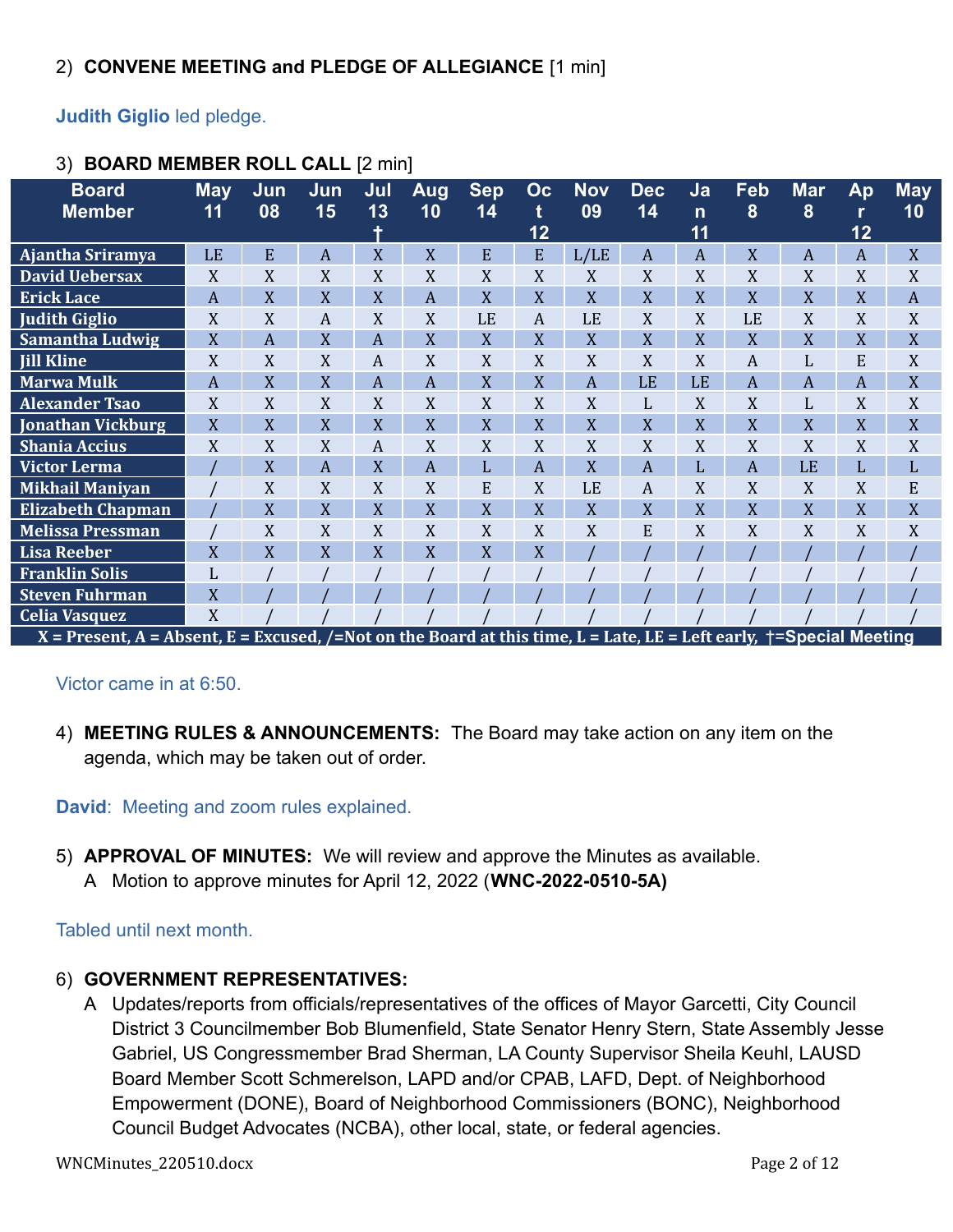**Safi with Councilmember Blumenfield**: Lots of gatherings were successful this past month, but the City has not opened up their building yet. They are working on trying to get it open.

Budget is currently getting put together.

Street racing has been a problem once again. They are creating a street racing task force. They are issuing fines for speeding, racing, blowing through stop signs and other dangerous activities. Valley traffic department has lost a lot of the officers during the division.

**Mario from DONE**: Recusal reminder. City Hall opened on May 4, with vaccination or test results. Masking is also required. NC elections for 2023 - he will be scheduling meetings with the members who are in charge of these meetings between now and June. Access to Core Institute training materials - look at the website for recordings. One of our board members is still ineligible for voting and may be subject to removal.

Bylaw amendments have been reviewed and a few language updates have been identified. Digital communications policy has been approved. In April 2023 they will review the results of the new policy.

Cameras are not required to be turned on during the meeting, but are encouraged.

Sept 24 is the next Congress of Neighborhoods - celebrating our city. Submissions for the event are due in June.

May 20 is the final date for event approval for the current fiscal year event. June 1 is the final day to make a check request. June 20 is the last day for bank account card transactions.

**David**: When is the deadline for NPGs?

**Mario**: June 1st.

**David**: What happens if the City attorney does not return a board member's inquiry on a potential conflict?

**Mario**: They City Attorney is short handed, so if they have not received an answer, the board member should recuse themselves.

**Shania**: We won't be able to address the NPGs due to the missing amount?

**David**: One of the NPGs should be all set, but the other would not be eligible due to the missing amount. It could get referred to a committee or request a special meeting.

**Mario**: Recommends a special meeting if there is an NPG that should be on this fiscal year.

WNCMinutes\_220510.docx Page 3 of 12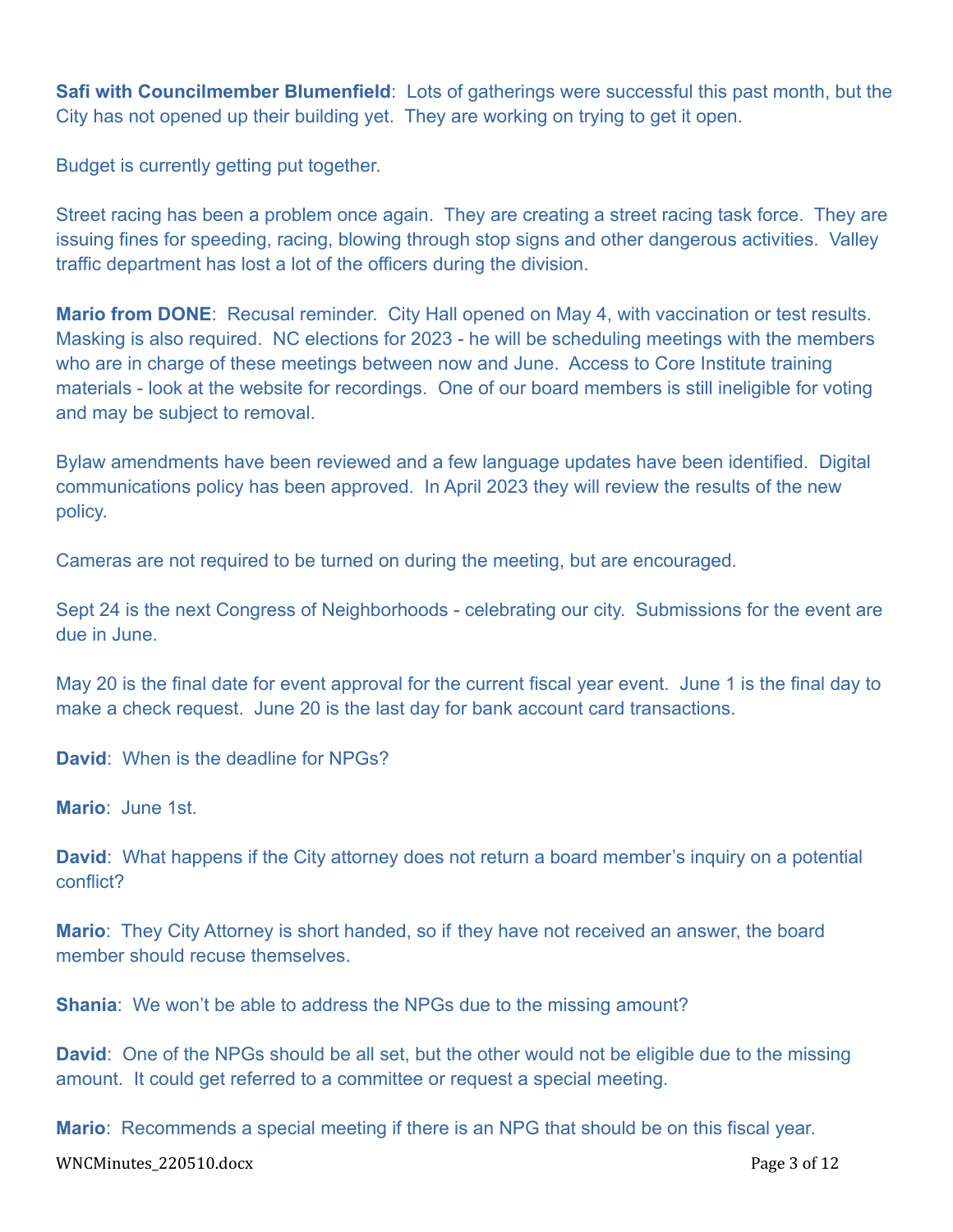**Blake with Supervisor Keuhl's office**: Speak your truth survey is currently taking place. The Youth commission is asking youth 12-25 their thoughts.

Covid cases are starting to trend up again. Stay safe and be mindful.

**Glenn Bailey with Budget Advocates**: Mayor released budget on April 20. City Council began working on it April 26. Budget Advocates had a seat at the table and it was recorded at [www.budgetadvocates.org.](http://www.budgetadvocates.org) White paper is on the website as well. May 18 is the public hearing where they are accepting comments. Town Hall meeting recording is also on the website.

Saturday June 18 is the Budget Day event.

7) **PUBLIC COMMENT**: Comments from the public on any items not specifically listed on this agenda. Board Members should not address or discuss these comments other than to direct matters to the appropriate Winnetka NC committee or other agency. [3 min each]

## **Keith from Zawadi**: When would the special meeting be?

**David**: We will get to this agenda item as quickly as possible.

- 8) **TREASURER'S REPORT**: (Ludwig/Uebersax) Discussion and possible Action regarding the status of Winnetka NC finances, Funding portal, and any additional reports as needed.
	- A Discussion, review, and approval of Monthly Expense Report (MER) for April 2022
		- MOTION: "The Winnetka NC Board has reviewed the April 2022 Monthly Expenditure Report. The Board approves the report and authorizes the Treasurer to submit the report to the City Clerk." (Ludwig//Uebersax) (**WNC-2022-0510-8A)**

**David:** Is there an ability to rollover \$10,000 again?

**Mario**: Yes, the rollover is \$10,000.

Samantha presented the MER \*taken out of order

Samantha motioned to approve the MER, Shania seconded.

| <b>Board Member</b>   | Yes | <b>No</b> | Abstain | Ineligible | Recused | Absent |
|-----------------------|-----|-----------|---------|------------|---------|--------|
| Ajantha Sriramya      |     |           |         |            |         |        |
| <b>David Uebersax</b> |     |           |         |            |         |        |
| <b>Erick Lace</b>     |     |           |         |            |         |        |
| <b>Judith Giglio</b>  |     |           |         |            |         |        |
| Samantha Ludwig       |     |           |         |            |         |        |
| <b>Jill Kline</b>     |     |           |         |            |         |        |
| <b>Marwa Mulk</b>     |     |           |         |            |         |        |
| <b>Alexander Tsao</b> |     |           |         |            |         |        |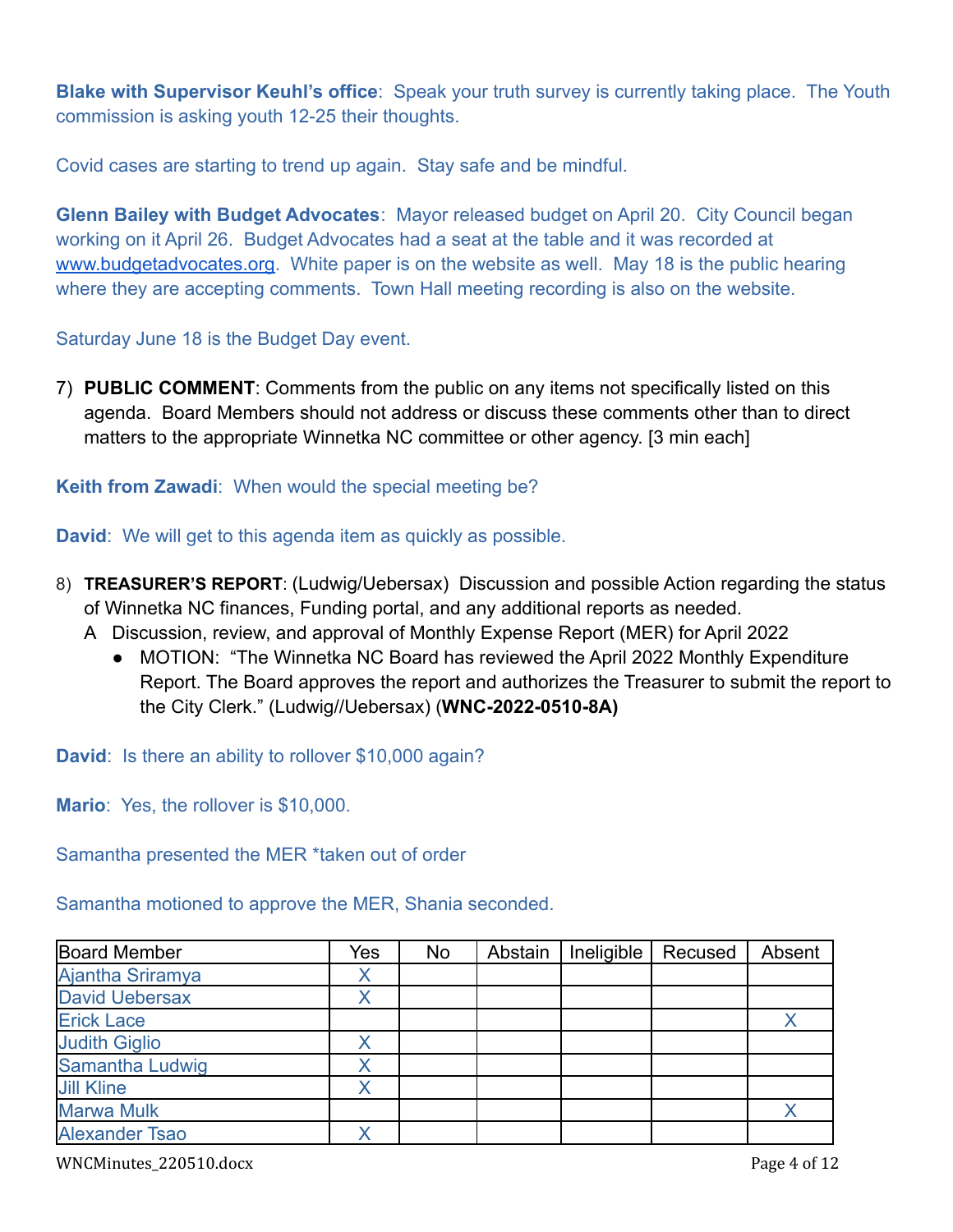| Jonathan Vickburg        |  |  |  |
|--------------------------|--|--|--|
| <b>Shania Accius</b>     |  |  |  |
| <b>Victor Lerma</b>      |  |  |  |
| <b>Mikhail Maniyan</b>   |  |  |  |
| <b>Elizabeth Chapman</b> |  |  |  |
| <b>Melissa Pressman</b>  |  |  |  |

## **Approved**: (11 Yes, 3 Absent)

B Discussion and possible action with regard to 2022-2023 Budget

Samantha will send out a comparison prior to the next meeting for review.

## 9) **NON-CONSENT CALENDAR:**

A Discussion and Action with regards to the filling of the Board seat currently vacant: Outreach for the filling of the At-Large Director Seat vacated for a term ending 2023 has been noticed for several months, with at least one candidate appearing to express an interest present information regarding their background. At this time, Board hopes to vote to complete the appointment for a qualified candidate.

**David**: Introduced Keith Sader to request candidacy for the vacant seat.

**Keith Sader**: Has a statement prepared and read it aloud.

**Jonathan**: Asked about Committees.

**Keith**: PLUM, Public Safety and Public Works.

- **Jill**: Can you please tell us about yourself?
- **Keith**: Told about his background and family.

**Victor**: Where do you work and commute?

**Keith**: No commute, because he works primarily from home.

Elizabeth motions to approve Keith as board candidate, Jonathan seconded.

| <b>Board Member</b>   | Yes | <b>No</b> | Abstain | Ineligible | Recused | Absent |
|-----------------------|-----|-----------|---------|------------|---------|--------|
| Ajantha Sriramya      |     |           |         |            |         |        |
| <b>David Uebersax</b> |     |           |         |            |         |        |
| <b>Erick Lace</b>     |     |           |         |            |         |        |
| <b>Judith Giglio</b>  |     |           |         |            |         |        |
| Samantha Ludwig       |     |           |         |            |         |        |
| <b>Jill Kline</b>     |     |           |         |            |         |        |
| <b>Marwa Mulk</b>     |     |           |         |            |         |        |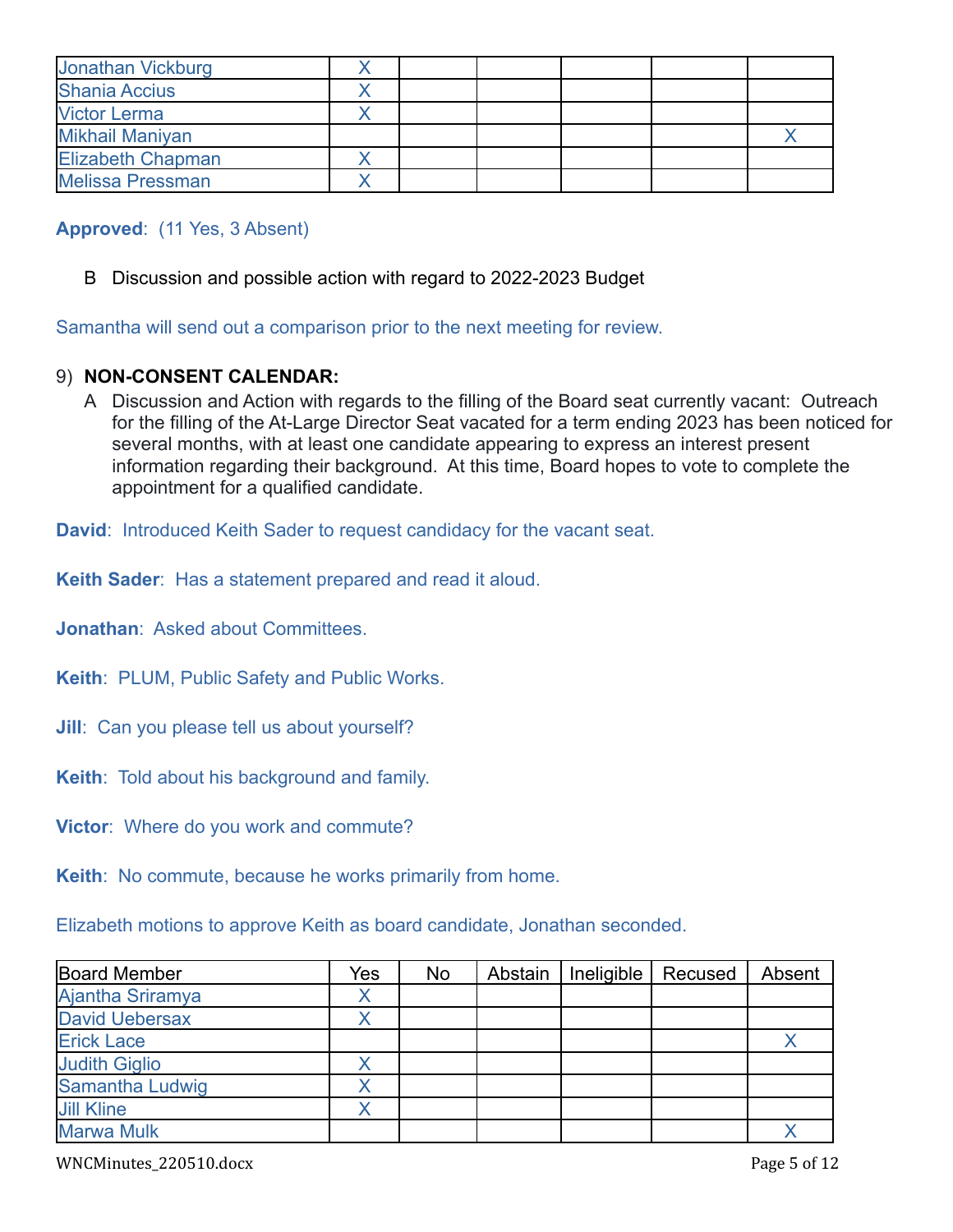| <b>Alexander Tsao</b>    |  |  |  |
|--------------------------|--|--|--|
| Jonathan Vickburg        |  |  |  |
| <b>Shania Accius</b>     |  |  |  |
| <b>Victor Lerma</b>      |  |  |  |
| <b>Mikhail Maniyan</b>   |  |  |  |
| <b>Elizabeth Chapman</b> |  |  |  |
| <b>Melissa Pressman</b>  |  |  |  |

## **Approved**: (11 Yes, 3 Absent)

B DONE roster updates, Monthly Profile report, especially regarding lapsed or unrecorded training, and status of current Board Members not showing as fulfilling attendance or Committee Membership obligations. Also, feedback regarding the draft update for the WNC ByLaws.

**David**: Roster needs to be updated with the preferred email address. Please send updates to David.

C Report, discussion, and possible Action regarding the current Runnymede Park Playground replacement project update, following a working session by the ad hoc committee artistic and informational aspects of the design Eric Lewis and Landscape Structures Inc.

**Samantha**: They were able to add the molded swings as a part of the design. They also added a second zip-line. The ad-hoc committee discussed wanting to trade out flat signage panels to interactive panels. They were also able to add some signage to the playground, which could include an explanation of the history of the park. Some of the panels in the playground can still be included with bilingual signs. Ideas can be sent to Samantha for the ad-hoc committee.

- D Discussion and possible Action with regards to finalization of Community Impact Statement following a recent presentation at the recent Valley Alliance of Neighborhood Councils (VANC) regarding the Whiteman airport Per Council File 20-1538:
	- [https://cityclerk.lacity.org/lacityclerkconnect/index.cfm?fa=ccfi.viewrecord&cfnumber=20-15](https://cityclerk.lacity.org/lacityclerkconnect/index.cfm?fa=ccfi.viewrecord&cfnumber=20-1538) [38](https://cityclerk.lacity.org/lacityclerkconnect/index.cfm?fa=ccfi.viewrecord&cfnumber=20-1538)
	- <https://www.reenvisionwhitemanairport.com/>
	- (Draft pdf will be included in Agenda packet on WNC website)
	- Discussion and possible Action regarding to City Council updating of Ordinance([Section](https://clkrep.lacity.org/onlinedocs/2020/20-1376-S1_ord_187127_09-03-21.pdf) [41.18 of the Los Angeles Municipal Code\)](https://clkrep.lacity.org/onlinedocs/2020/20-1376-S1_ord_187127_09-03-21.pdf) relating to use/maintenance of public right-of-way, particularly Part 2 determinations and signage [\(CF 20-1376-S1](https://cityclerk.lacity.org/lacityclerkconnect/index.cfm?fa=ccfi.viewrecord&cfnumber=20-1376-S1))and various locations, including an update on Winnetka Park and Penfield Alley.
- E Discussion and possible Action with regards to a Neighborhood Purposes Grant submitted by the Devonshire is S.O.L.I.D., supporting the replacement of furniture, and or costs relating to remodeling of the trailer (Flooring, and Staircase) used by the LAPD Devonshire SLO and CRO Officers, in the amount of \$5000.

**Dale Penn**: An NPG request for Supporters of Law Enforcement Officers in Devonshire. There is an office that is used by SLO-CRO. They meet with community members in this space. Presented graphics of the proposed new space and furniture.

**Keith**: Why is this being asked of the neighborhood council when the city gives 3 Billion to LAPD?

### WNCMinutes\_220510.docx Page 6 of 12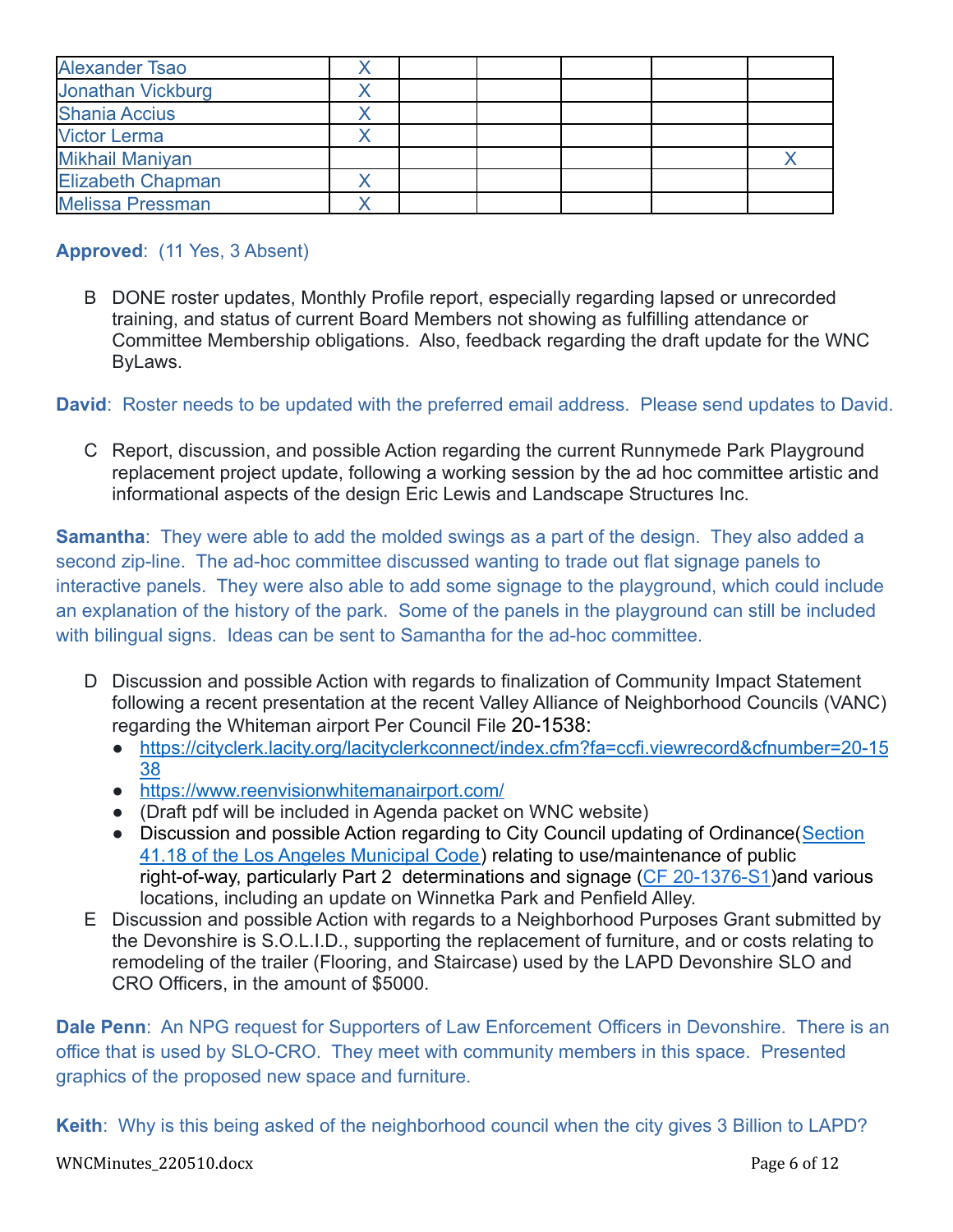**Melissa**: Echos that same question.

**Dale**: The space was provided by the neighborhood, so the city does not provide updates to it.

**Juan Lopez**: This is an interweaving of the City and the community.

**Judith**: Trailer was donated to the city, and it was improved by the LAPD to be used. It is up to us as the community to help.

**Brian Allen**: City budget is 3 Billion, but the City will not support items that were not purchased by the LAPD. He advocates for supporting this request.

**Jill**: What other organizations have supported this request and been approved by the City? Mario brought up the problem with the other NPG being denied approval of NPG with operational costs.

**Dale**: 5 other NCs have approved the NPG.

**David**: NPGs were created to support neighborhood projects and events.

**Glenn Bailey**: From City Clerk's Dashboard regarding NCs: Chatsworth \$1,500, Porter Ranch \$3,000, Northridge South \$5,000, Northridge East \$5,000. And Northridge West NC just voted to approve \$5,000.

**Jonathan**: SLO Zamora discussed this at the Public Safety meeting.

**SLO Zamora**: They share the trailer with the CROs. The staff is currently crowded and it is in need of expanding.

**Samantha:** Is there not a space for these offices in the station?

**SLO Zamora**: The city is growing, and there are more officers being hired. The police station is too small. Any trailer that is used is not covered by the City. SOLID supports the items that need to be fixed that the City does not support.

**Samantha**: Is it City policy that they will not support trailers? It seems like a very inefficient way to handle this situation.

**SLO Zamora**: The only thing in the trailer that the City will support is the computers. It's always been the way the City has allocated the resources.

**Samantha**: It seems like this is a much bigger issue than just the current request, since the city is not providing adequate stations for the needed officers. This doesn't make sense for the city.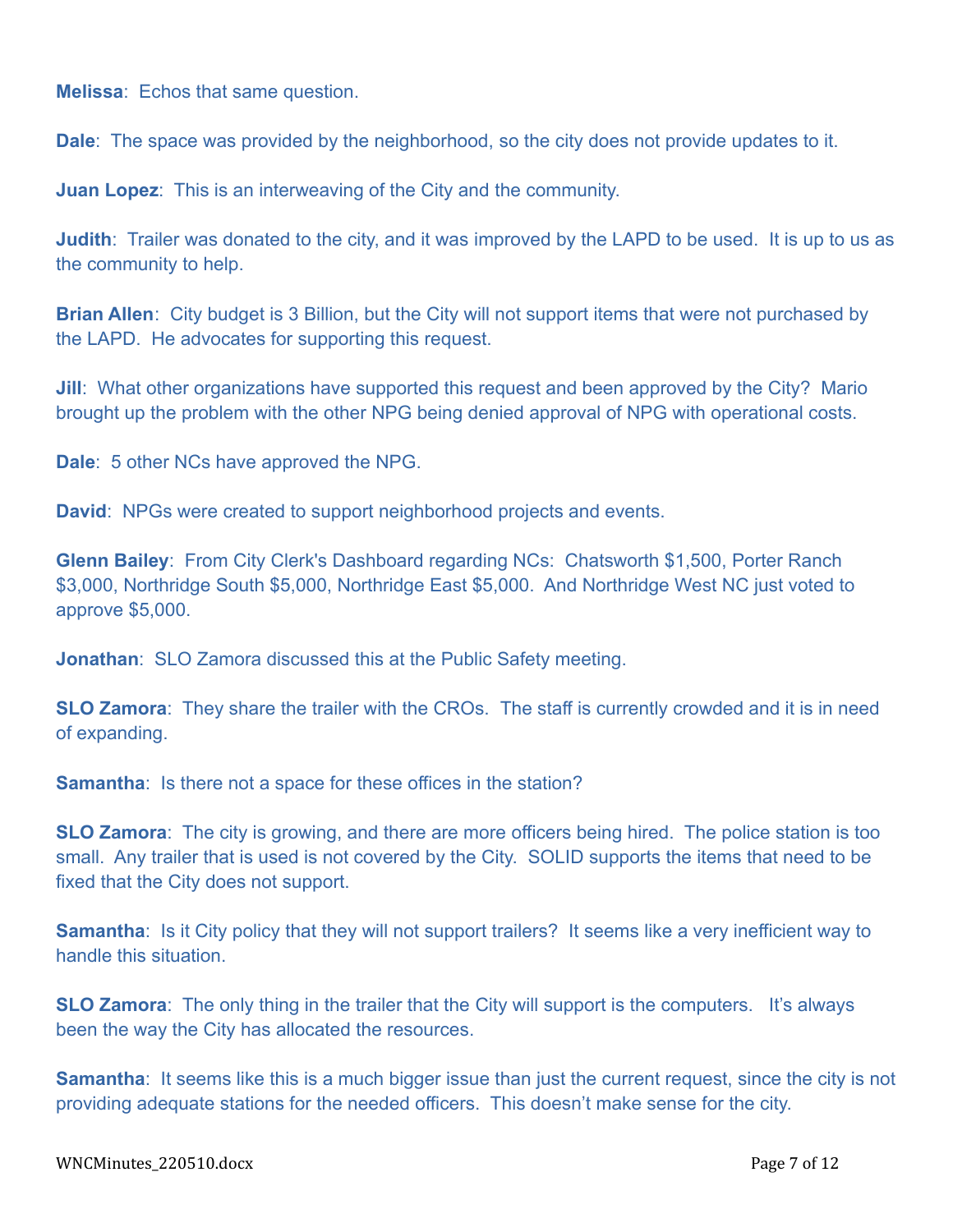**Jonathan**: The situation does not seem to be appropriate. Is there a way to draft a letter or a way to protest the current situation?

**David**: The budget advocate process could use this as a way to change the process.

| <b>Board Member</b>      | Yes | No | Abstain | Ineligible | Recused | Absent |
|--------------------------|-----|----|---------|------------|---------|--------|
| Ajantha Sriramya         | X   |    |         |            |         |        |
| <b>David Uebersax</b>    |     |    | X       |            |         |        |
| <b>Erick Lace</b>        |     |    |         |            |         |        |
| <b>Judith Giglio</b>     | X   |    |         |            |         |        |
| Samantha Ludwig          |     |    |         |            |         |        |
| <b>Jill Kline</b>        | X   |    |         |            |         |        |
| <b>Marwa Mulk</b>        |     |    |         |            |         | X      |
| <b>Alexander Tsao</b>    | Χ   |    |         |            |         |        |
| Jonathan Vickburg        | X   |    |         |            |         |        |
| Shania Accius            |     |    | X       |            |         |        |
| <b>Victor Lerma</b>      | X   |    |         |            |         |        |
| <b>Mikhail Maniyan</b>   |     |    |         |            |         | X      |
| <b>Elizabeth Chapman</b> |     | X  |         |            |         |        |
| <b>Melissa Pressman</b>  |     | Χ  |         |            |         |        |

Jonathan motions to approve the NPG for \$5000 for SOLID, Victor seconded.

**Approved**: (7 Yes, 2 No, 2 Abstain, 3 Absent)

F Discussion and possible Action with regards to a Neighborhood Purposes Grant submitted by Zawadi Cultural Collective to purchase some production supplies that are needed for their upcoming Juneteenth Community Celebration, their weekly food distribution, and other events.

NPG was submitted to request \$3,300, but was not included on the agenda. The grant discussion is for information only, but we cannot vote on the NPG today.

Shania needed to recuse herself as a board member of the Zawadi collective.

**Keith from Zawadi**: Zawadi is a non-profit formed in 2017 to serve the underserved community members in the SFV. They put on a number of community events. The NPG request is for supplies for Juneteenth Celebration, Food Distribution and other events.

5 10x10 pop up tents, 28 folding chairs, and 7 6ft folding tables, for a total of \$3,300. These would be used at the Juneteenth celebration and then made available to the other community activities throughout the year.

**Juan**: Is there a chance you could consider moving the event to Winnetka Park?

**Keith**: Yes, they are very open to moving it to a closer park, as it would be more convenient for them as well.

WNCMinutes\_220510.docx Page 8 of 12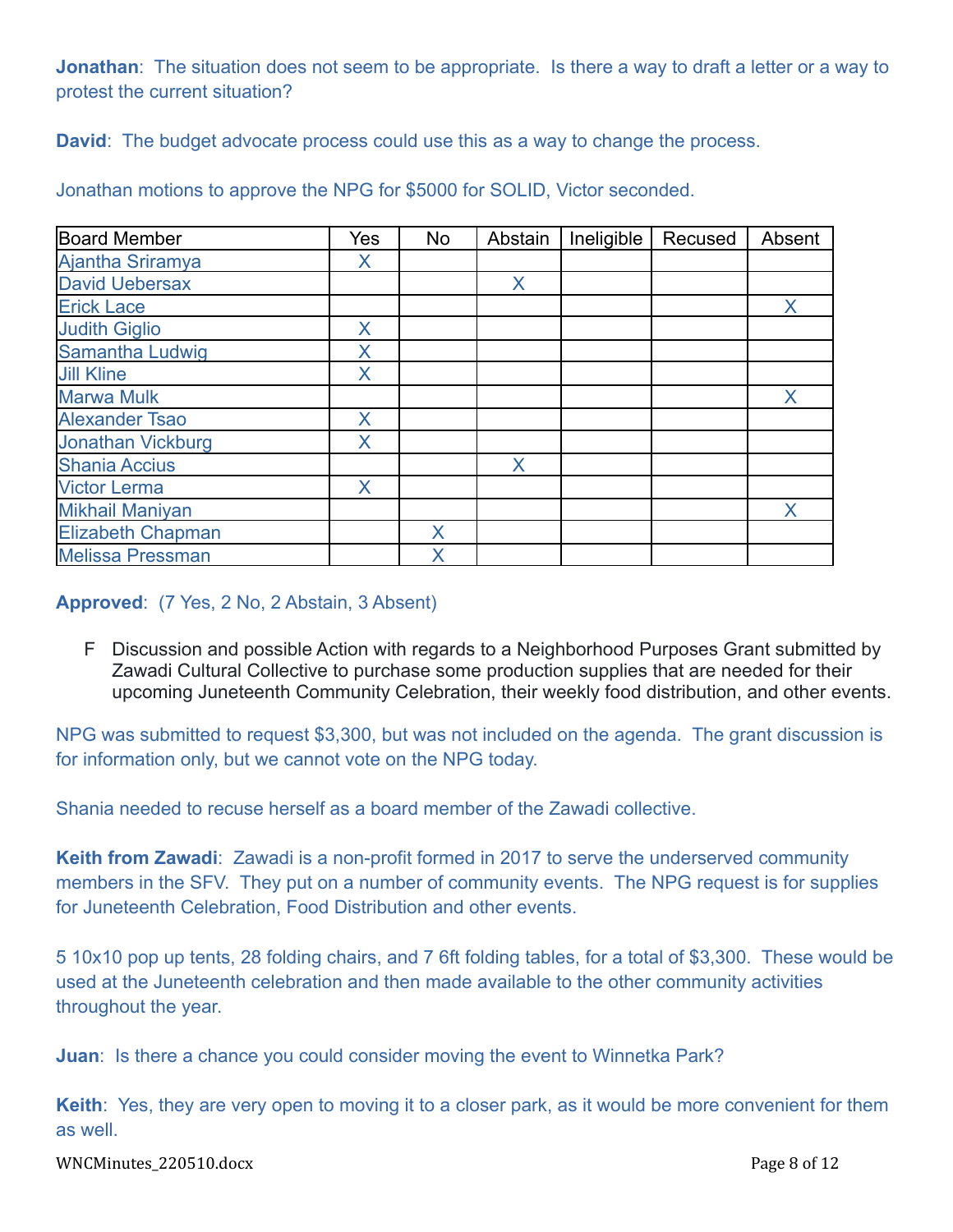**Melissa**: Wanted to express her support, as more tables are needed at the food distribution and the canopies would be a huge help especially with covering the food.

**Jonathan**: Wanted to also express that it would be great to move it to Winnetka Park, and wanted to also support these events and activities.

**Jill:** Has helped out at the food drive and also is very supportive.

**Daphne from Zawadi**: Has been a member for 5 years. Discussed the opportunities of her kids to give back to the community and learn through the activities of Zawadi. Having these activities close by in the valley has been a huge help, rather than having to travel downtown.

**Ashley from Zawadi**: Also has been working for 5 year or so. She loves that her children can see the direct impact of giving back to the community. It's also helpful to have the opportunity to have these events here in the SFV.

**Daysha from Zawadi**: Has been able to volunteer as well as benefited from the food drive program. The program has been very helpful to reduce the stigma of food insecurity.

**Juan Lopez**: Would you consider partnering with other groups?

**Keith from Zawadi**: Yes, our focus is in the SFV so they want to keep their activities local. However, they are very open to partnering or working with other non profits or groups.

**David:** Discussion to set up a special meeting. Second signature is missing on the NPG, in addition to other 501c3 documents. Possible special meeting dates were discussed.

**Mario**: Also noted that the City clerk may take issue with the tables and canopies as operational in nature.

**Samantha**: Will work with Keith to get the items needed for the NPG.

G Discussion and possible Action with regards to the purchase of WNC branded items in an amount up to \$5000, to be used as supplies are being expended again for in-person events, including continued Winnetka Centennial events.

**Samantha**: We have the opportunity to purchase replacement items that have the WNC branding on it for promotion. We still have roll up blankets, frisbees, and other items from the previous purchase.

- H Discussion and possible Action regarding to City Council Action with regards to return to enforcement of parking of inoperable or unsafe vehicles such as RV's.
- I Discussion, update, and possible Action with regards to working with community groups and coordination of WNC Committees in support of efforts such as cleanup events and/or issues relating to encampments and unhoused at the following locations:
- Winnetka and Quimby Parks. WNCMinutes\_220510.docx Page 9 of 12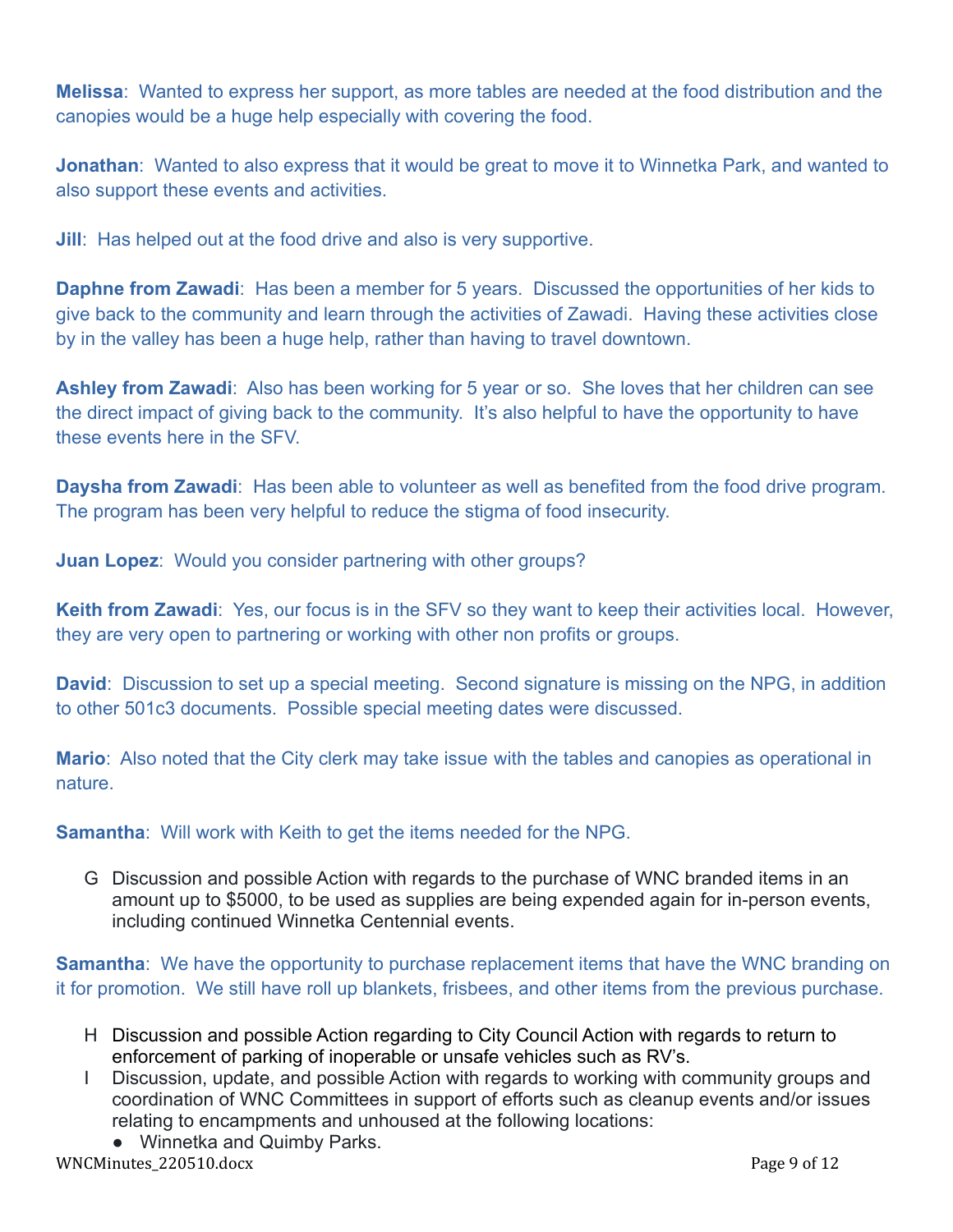- Alleys at Penfield Alley (North of Roscoe, east from Winnetka) and behind businesses on the Northwest corner of Mason and Roscoe.
- Los Angeles River cleanups by LA River Walkers and Watchers [\(larww.org\)](http://larww.org/) and Volunteers Cleaning Communities (<https://volunteerscleaningcommunities.com>) on the last Saturday of each month; Friends of the LA River (FOLAR); and others tbd.

## 10)**REGULAR COMMITTEE REPORTS & MOTIONS**:

- A Rules Elections & By-Laws Committee (REB) Report (Lace)
	- **●** NOTICE: Meeting TBD
	- **●** Discussion and possible Action with regards to any follow up to updates submitted.
- B Planning & Land Use Management Committee (PLUM) Report (Uebersax)
	- NOTICE: Meetings are held as needed on the 3rd Tuesday of the month.
		- ◊ General update on Committee plans and activity.
		- ◊ Update training being implemented for those who serve on NC PLUM committees.
		- ◊ Report on proposed upgrade of amenities at Winnetka Park.
- C Public Works & Transportation Committee (PWT) Report Uebersax)
	- NOTICE: Meetings are held at the WCC on the 3<sup>td</sup> Wednesday of each month at 7:00 PM
		- ◊ General update on Committee plans and activity.
		- ◊ Committee Membership with regards to new vacancy.
- D Youth Advocacy Committee (YAC) Report (Lace)
	- NOTICE: The YAC Committee Meeting as needed.
		- ◊ General update on Committee plans and activity.
- E Public Safety Committee (PSC) Report (Vickburg)
	- NOTICE: Meetings as needed on the 4th Wednesday of the month
		- ◊ General update on Committee plans and activity
- F Outreach & Social Media Committee (OSM) Report (Kline)
	- NOTICE: Meetings are held as needed on the 1st Tuesday of each month at 7:00 PM
		- ◊ General update on Committee plans and activity.
		- ◊ Planning for alternatives for celebrating the Centennial of Winnetka in 2022.
		- ◊ Discussion and possible action on draft of the 2022 Spring Newsletter

**Samantha**: We should be able to get it done now that Jill is back.

**Jill:** Can get the copy to Samantha this week.

- G Budget & Finance Committee (B&F) Report (Ludwig)
	- NOTICE: Meeting TBD

## 11)**REPORTS, APPOINTMENT AND CONFIRMATION OF LIAISONS:**

WNCMinutes\_220510.docx Page 10 of 12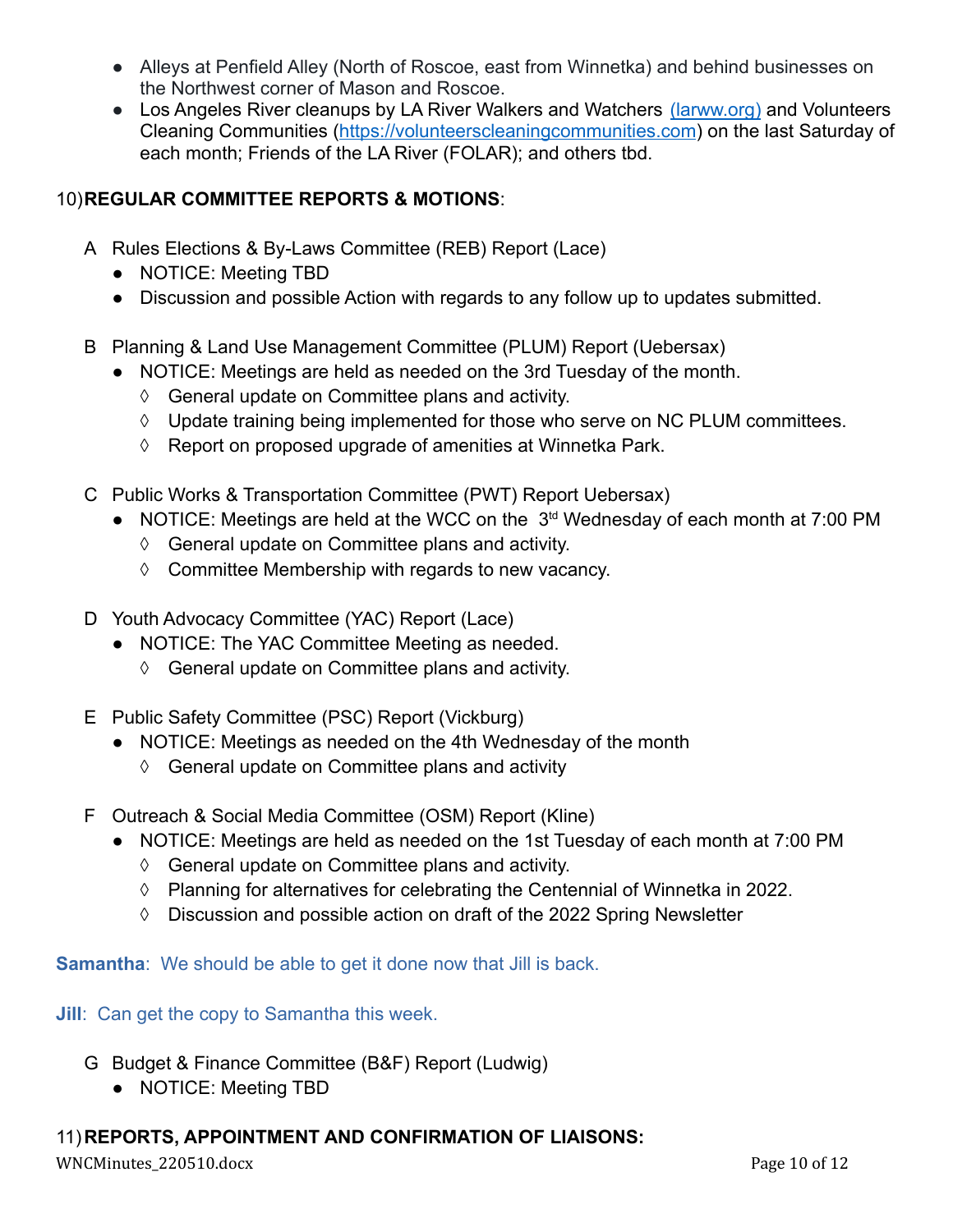- A LA DWP Memorandum of Understanding Oversight Committee Report
- B LA Neighborhood Council Coalition (LANCC)
- C Los Angeles Budget Advocate
- D Community Impact Statement Signatories
- E Valley Alliance of Neighborhood Councils (VANC)
- F West Valley Neighborhood Alliance on Homelessness
- G LA City Council District 3 Beautification Action Team Liaison
- H Sustainability Alliance
- I Emergency Preparedness
- J Data Liaison
- K Grievance Panel

## **12)GOOD OF THE ORDER [2 min]**

**John**: Neighborhood signs were kicked back from the City, and they had to get approval by the LAPD. Before purchasing signs, it would be appropriate to check on requirements.

**Elizabeth**: Passed the Bar.

**David**: Getting a new title and moving ahead.

**Melissa**: Stay safe, dealing with Covid right now.

**Shania: See her and her family on Netflix "Get Organized with Home Edits"** 

**Jill**: New baby Ramona!

## **13)MEETING ADJOURNED**

## **Adjourned 10:00**

### **THE AMERICAN WITH DISABILITIES ACT**

As a covered entity under Title II of the Americans with Disabilities Act, the City of Los Angeles does not discriminate on the basis of disability and, upon request, will provide reasonable accommodation to ensure equal access to its programs, services and activities. Sign language interpreters, assistive listening devices and other auxiliary aids and/or services may be provided upon request. To ensure availability of services, please make your request at least 3 business days (72 hours) prior to the meeting you wish to attend by contacting the Department of Neighborhood Empowerment by email: NCSupport@lacity.org or phone: (213) 978-1551 and/or either:

- The Winnetka NC Board Secretary via email at secretary@winnetkanc.com, or
- The Winnetka NC President at 818-992-1650, or via email at duebersax@winnetkanc.com.

### **PUBLIC ACCESS OF RECORDS**

In compliance with Government Code section 54957.5, non-exempt writings that are distributed to a majority or all of the board in advance of a meeting may be viewed at Winnetka Recreation Center, 8401 Winnetka Ave., CA 91306 and are available on our website at www.winnetkanc.com

or at the scheduled meeting. In addition, if you would like a copy of any record related to an item on the agenda, please contact the Winnetka NC Board Secretary via email at [ECHAPMAN@WINNETKANC.COM](mailto:ECHAPMAN@WINNETKANC.COM) or email duebersax@winnetkanc.com.

### **RECONSIDERATION AND GRIEVANCE PROCESS**

The Board may reconsider and amend its action on items listed on the agenda if that reconsideration takes place immediately following the original action or at the next regular meeting. The Board, on either of these two days, shall: (1) Make a Motion for Reconsideration and, if approved, (2) hear the matter and Take an Action.

If the motion to reconsider an action is to be scheduled at the meeting following the original action, then two items shall be placed on the agenda for that

### WNCMinutes\_220510.docx Page 11 of 12